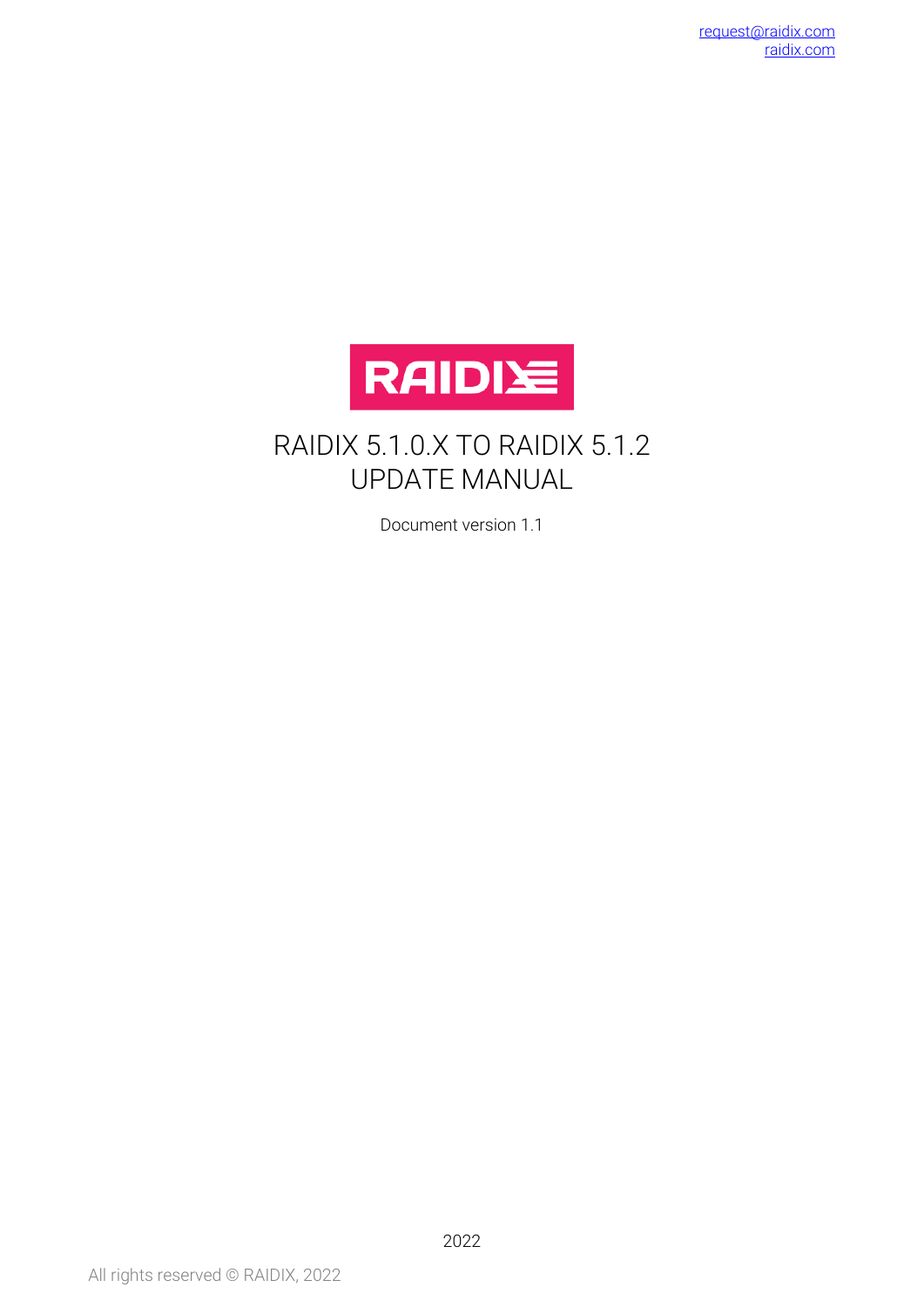

# **CONTENTS**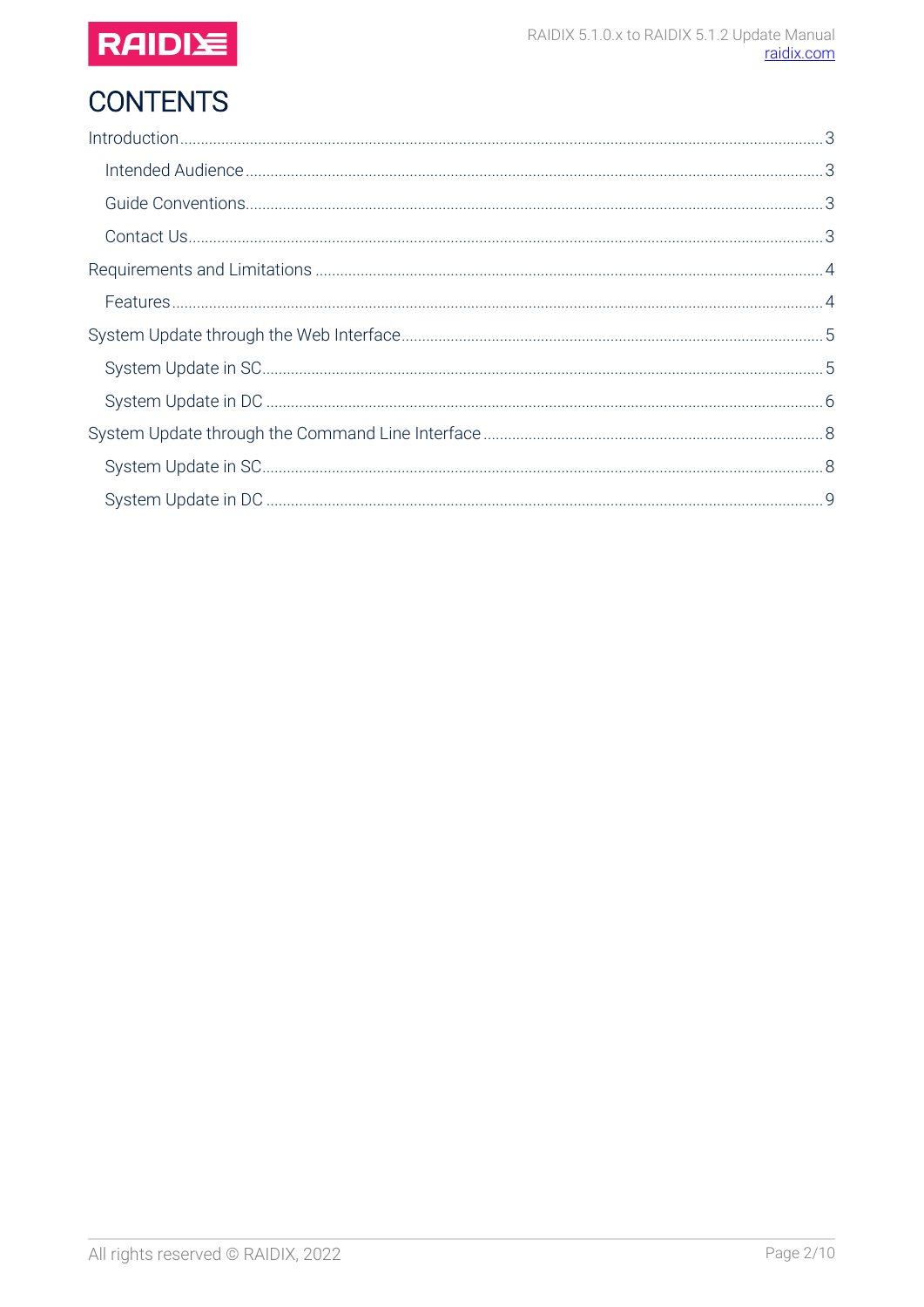

## <span id="page-2-0"></span>INTRODUCTION

#### <span id="page-2-1"></span>Intended Audience

This manual describes the procedure of updating the software RAIDIX 5.1.0.x to RAIDIX 5.1.2.

This manual is mandatory for partners of RAIDIX LLC who perform the update of the RAIDIX 5.1.0.x software.

## <span id="page-2-2"></span>Guide Conventions

The Guide uses the typefaces and formatting to specify different names and terms:

| Convention           | Jses                                                                            |
|----------------------|---------------------------------------------------------------------------------|
| <b>Bold</b>          | GUI controls, option value, minor titles.                                       |
| <i><b>Italic</b></i> | Emphasis, term references, documentation titles, section titles, file<br>paths. |
| Text color           | Instructions below are only for specific situations and configurations.         |
| Monospace            | Commands, command utilities, and console-driven text.                           |

Text paragraphs that need your special attention are marked with the following frame:



Note - a note providing valuable information.

Warning - binding instructions to guarantee the proper work of the software.

#### <span id="page-2-3"></span>Contact Us

If you have any comments or suggestions on the improvement of the RAIDIX end-user documentation, send them at [doc.comments@raidix.com.](mailto:doc.comments@raidix.com) Specify a document title, a chapter number, and a page. Refer to the specific pages and sections whenever possible.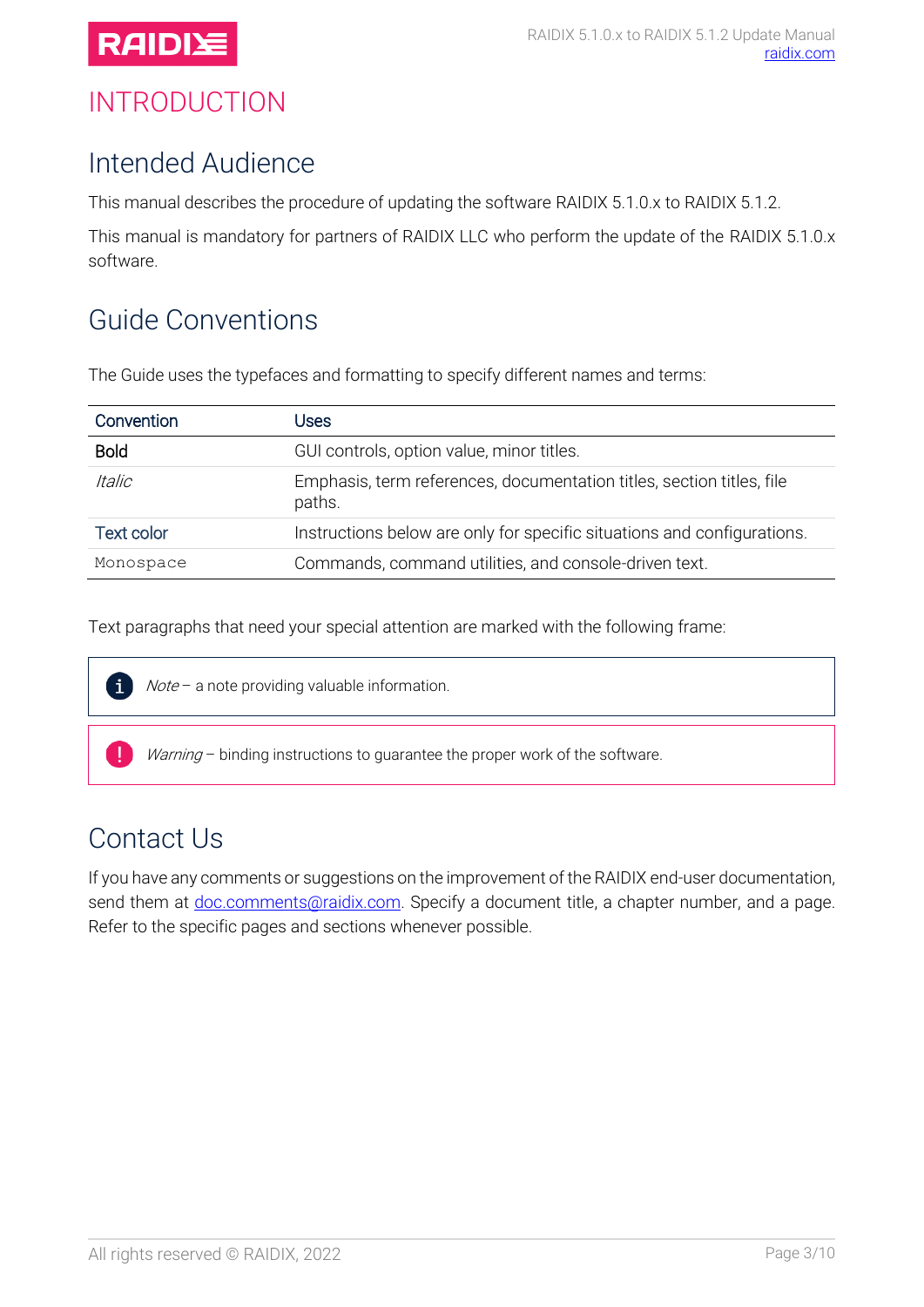

## <span id="page-3-0"></span>REQUIREMENTS AND LIMITATIONS

When updating under workload, after failover, there may be a short interruption to host access. Some services and applications that are using shares may require a restart.

 $\mathbf{i}$  After the update, some drives may get the "Dirty" status.

To perform the update, follow these requirements and recommendations:

- 1. Perform the update as the user admin.
- 2. Perform the update only for the RAIDIX 5.1.0.x.
- 3. Perform the update in strict accordance with this manual and follow the sequence of the steps.

Until the update is fully complete for the entire system:

- DON'T modify any RAIDIX objects.
- DON'T disable the dual-controller mode (DC) until consulting the RAIDIX Support Team.
- DON'T make any changes to the hardware components.
- DON'T clean drives (Clean or rdcli drive clean).
- 4. The update is not supported for the DC system with manually-enabled Single Mode.
- 5. In DC system, all RAIDs must have the Online state.
- 6. The system must have valid license.
- 7. Both nodes must work correctly.
- 8. Before the update, make sure that the heartbeat network is up and its interfaces have no VIPs.

#### <span id="page-3-1"></span>Features

- 1. The update doesn't require system reinstallation.
- 2. The update of the DC system is available under the load.
- 3. The update can be started from any node.
- 4. After the update via CLI, the node reboots automatically.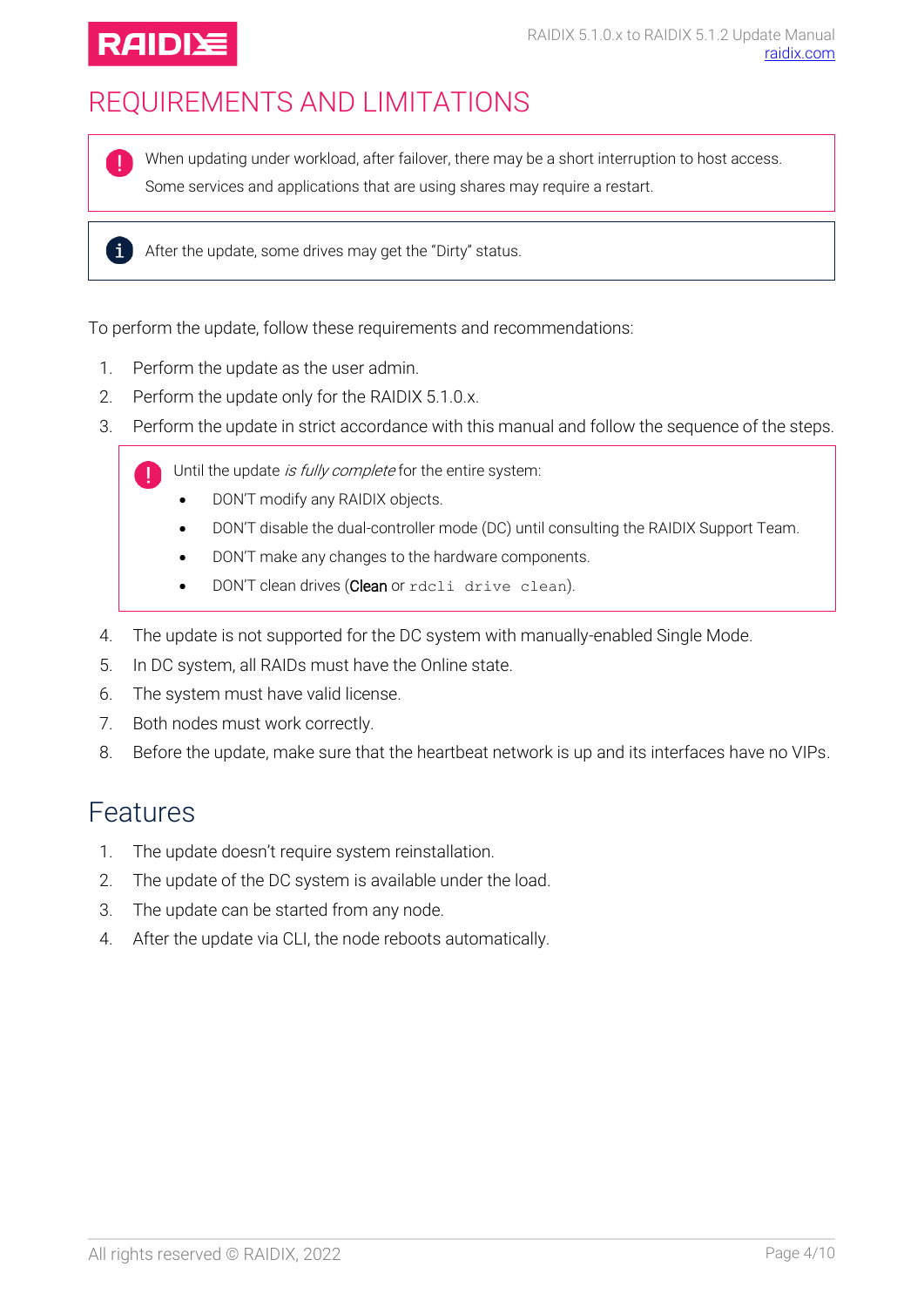

## <span id="page-4-0"></span>SYSTEM UPDATE THROUGH THE WEB INTERFACE

## <span id="page-4-1"></span>System Update in SC

Ţ.

Before you start the update, fulfill the requirements, and review the limitations for the update, which are pointed in the chapter "[Requirements and Limitations](#page-3-0)".

1. If SSD cache is using in the system, turn it off until the update is complete:



After the update, you should reconfigure SSD cache. Before turning SSD cache off, make sure you have info about its configuration settings.

On the STORAGE | LUN LIST page, in the SSD Cache section, get a name of the SSD cache LUN and click the **DISABLE SSD CACHE** button.



If SSD cache contains data, which has not been flushed to the main RAID, SSD cache disabling may take a long time due to the flush of cached data.

- 2. Save the configuration file raidixcfg.json:
	- 2.1. Open the SYSTEM | CONFIGURATION RECOVERY page.
	- 2.2. In the Current System Configuration pane, click Save AS... and save the current configuration to the system.
	- 2.3. In the System Configurations sections, in the line with just saved configuration, click Download.
- 3. Run the update:
	- 3.1. Open the MONITORING | SUPPORT page.
	- 3.2. In the *Software Version* section, click Update Service.
	- 3.3. In the opened window, select rdx-patch-5.1.0.1-5.1.2.rpk.



After the node update is complete, the "Update Completed" message shows. Click Reboot the system to reboot the node.

- 4. Wait for the updated node to fully load.
- 5. If you use SAN, check the visibility of LUNs on the host. If necessary, run Rescan Disks (Disk Management - Action - Rescan Disks) for Windows systems or rescan SCSI host for Linux systems.
- 6. If you have disabled SSD cache, reconfigure it (to learn more, see the document RAIDIX 5.1 Administrator's Guide).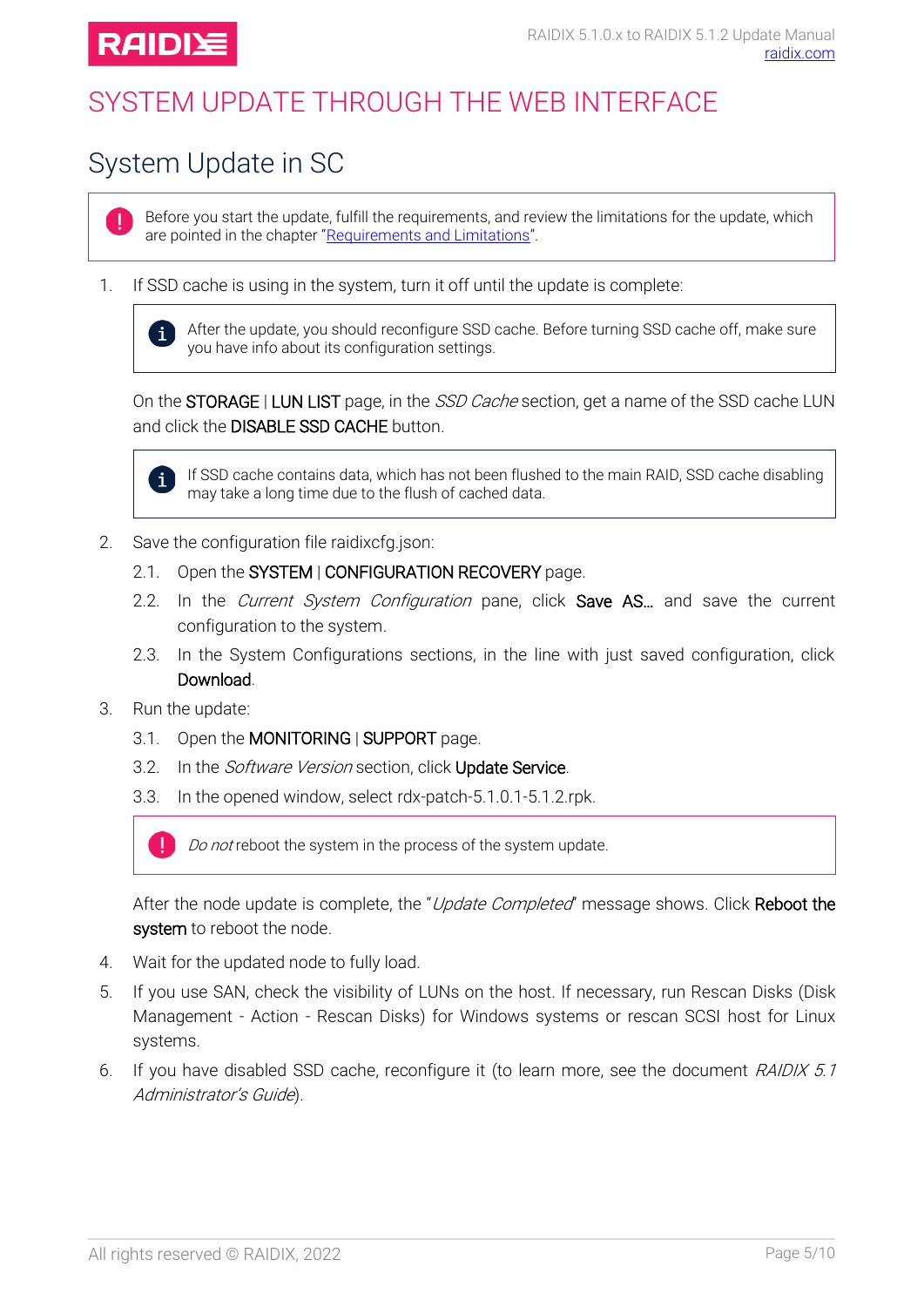

 $\mathbf{i}$ 

## <span id="page-5-0"></span>System Update in DC



Before you start the update, fulfill the requirements, and review the limitations for the update, which are pointed in the chapter "[Requirements and Limitations](#page-3-0)".

1. Disable target synchronization between the nodes, performing on each node:

After the update, you should turn on target synchronization. Before turning the synchronization off, make sure you have info about its configuration settings.

You can see the info on the HOSTS & INTERFACES | ADAPTERS page by clicking Target Synchronization.

- 1.1. Open the HOSTS & INTERFACES | ADAPTERS page and click Target Synchronization.
- 1.2. Disable the synchronization.
- 2. If SSD cache is using in the system, turn it off until the update is complete on each node:

After the update, you should reconfigure SSD cache. Before turning SSD cache off, make sure  $\mathbf{i}$ you have info about its configuration settings.

On the STORAGE | LUN LIST page, in the SSD Cache section, get a name of the SSD cache LUN and click the DISABLE SSD CACHE button.

If SSD cache contains data, which has not been flushed to the main RAID, SSD cache disabling  $\mathbf i$ may take a long time due to the flush of cached data.

- 3. Save the configuration file raidixcfg.json from all the nodes you are going to update:
	- 3.1. Open the SYSTEM | CONFIGURATION RECOVERY page.
	- 3.2. In the *Current System Configuration* pane, click **Save AS...** and save the current configuration to the system.
	- 3.3. In the System Configurations sections, in the line with just saved configuration, click Download.
- 4. Select a node for the update and do the following:
	- 4.1. Make sure the Heartbeat network is up:

On the SYSTEM | NODES page, both nodes are shown.

4.2. Run the update:

T

- 4.2.1. Open the MONITORING | SUPPORT page.
- 4.2.2. In the *Software Version* section, click Update Service.
- 4.2.3. In the opened window, select rdx-patch-5.1.0.1-5.1.2.rpk.

Do not reboot the system in the process of the system update.

After the node update is complete, the "Update Completed" message shows. Click Reboot the system to reboot the node.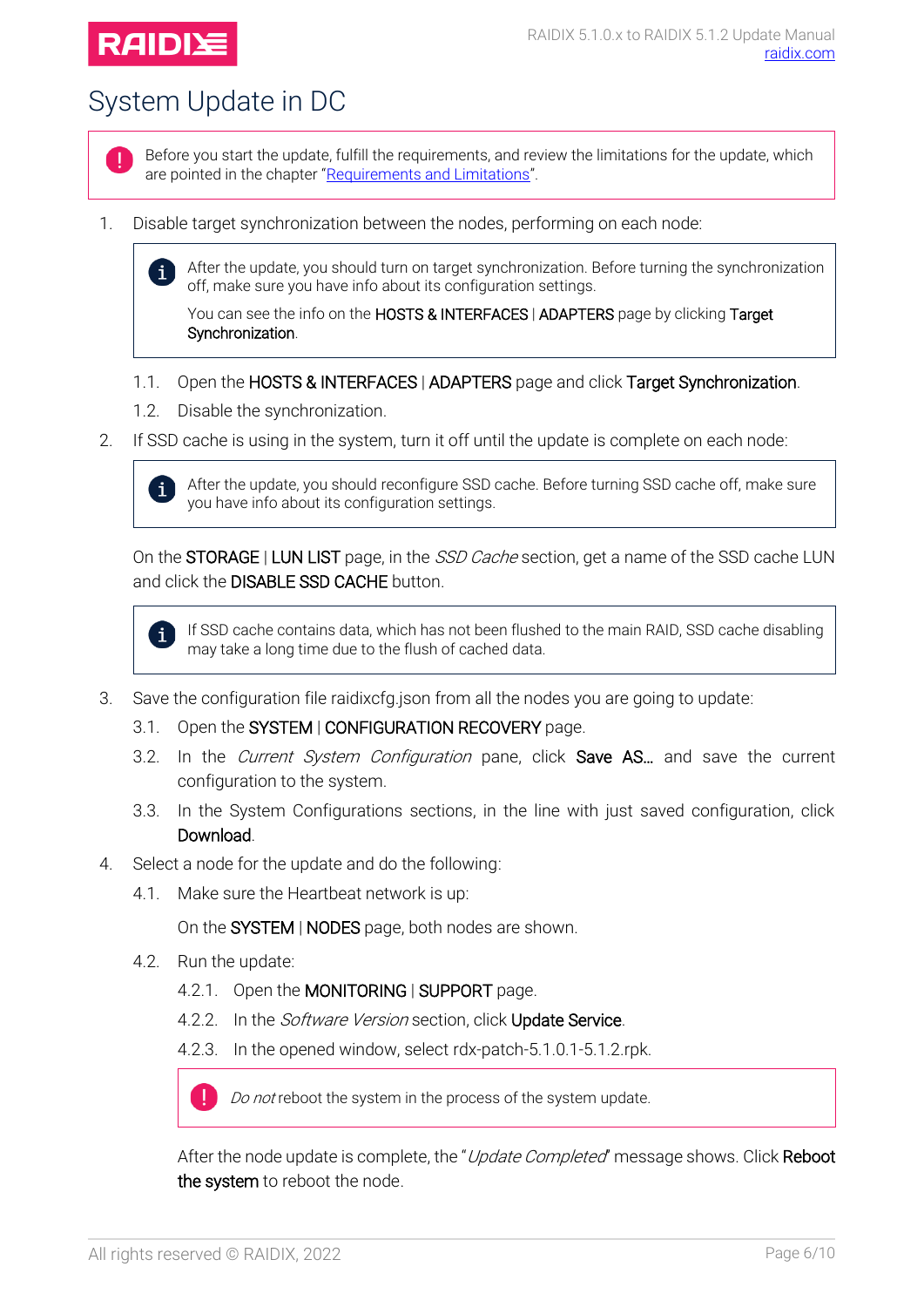



After the first node is updated, RAIDIX web interface might display incorrectly; both RAID LIST and DRIVES pages might be unavailable.

Full functionality of the web interface will be restored after updating the second node.

- 4.3. Wait for the updated node to fully load.
- 4.4. If you use SAN, check the visibility of LUNs on the host.

If necessary, run Rescan Disks (Disk Management - Action - Rescan Disks) for Windows systems or rescan SCSI host for Linux systems.

- 5. Perform step 4 on the second (non-updated) node.
- 6. If necessary, perform Failback on any node:
	- 6.1. Open the SYSTEM | NODES page.
	- 6.2. Click Failback.
- 7. Enable target synchronization on each node:
	- 7.1. Open HOSTS & INTERFACES | ADAPTERS.
	- 7.2. Click Target Synchronization.
	- 7.3. Turn on target synchronization.
- 8. If you have disabled SSD cache, reconfigure it (to learn more, see the document RAIDIX 5.1 Administrator's Guide).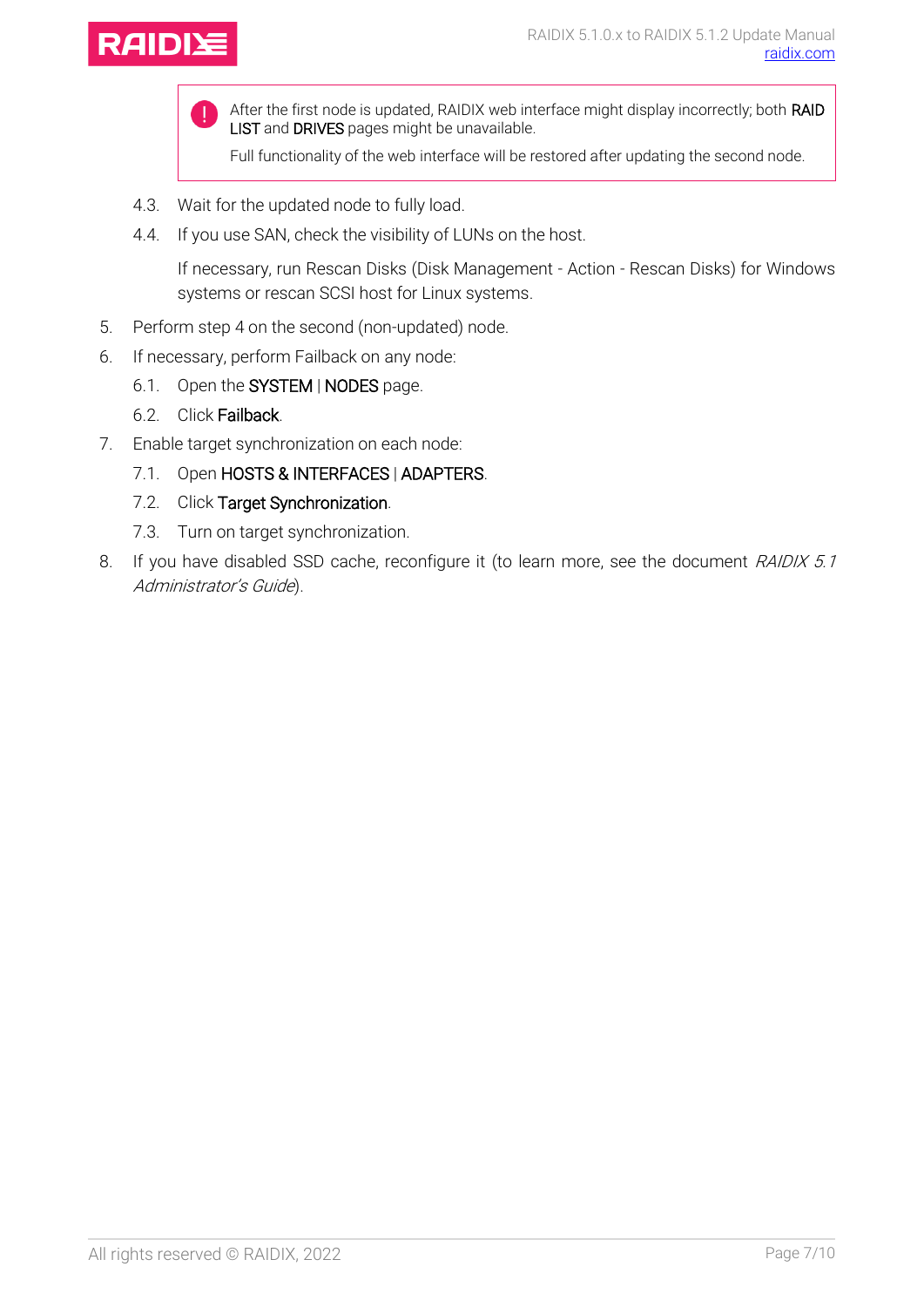

T

 $\mathbf{i}$ 

## <span id="page-7-0"></span>SYSTEM UPDATE THROUGH THE COMMAND LINE **INTERFACE**

## <span id="page-7-1"></span>System Update in SC

Before you start the update, fulfill the requirements, and review the limitations for the update, which are pointed in the chapter "[Requirements and Limitations](#page-3-0)".

#### 1. If SSD cache is using in the system, turn it off until the update is complete:

After the update, you should reconfigure SSD cache. Before turning SSD cache off, make sure you have info about its configuration settings.

If SSD cache is using for reading and writing:

\$ rdcli ssdcache delete --name <ssd cache name> --force wait



If SSD cache contains data, which has not been flushed to the main RAID, SSD cache disabling may take a long time due to the flush of cached data.

If SSD cache is using in the Read Only mode:

\$ rdcli ssdcache delete --name <ssd cache name>

2. Save the configuration file raidixcfg.json:

\$ scp /var/lib/raidix/raidixcfg.json [<user>@]<host>[:<path>]

3. Run the update:

 $$$  scp  ${\vert \langle user \rangle \langle}$ ]host: ${\vert \langle path \rangle \vert}$ rdx-patch-5.1.0.1-5.1.2.rpk ~/

 $$ rdupdate ~ / rdx-patch-5.1.0.1-5.1.2.rbk$ 



After the node update is complete, the system will show the message "System is rebooting..." and start rebooting.

- 4. Wait for the updated node to fully load.
- 5. If you use SAN, check the visibility of LUNs on the host.

If necessary, run Rescan Disks (Disk Management - Action - Rescan Disks) for Windows systems or rescan SCSI host for Linux systems.

6. If you have disabled SSD cache, reconfigure it (to learn more, see the document RAIDIX 5.1 Administrator's Guide).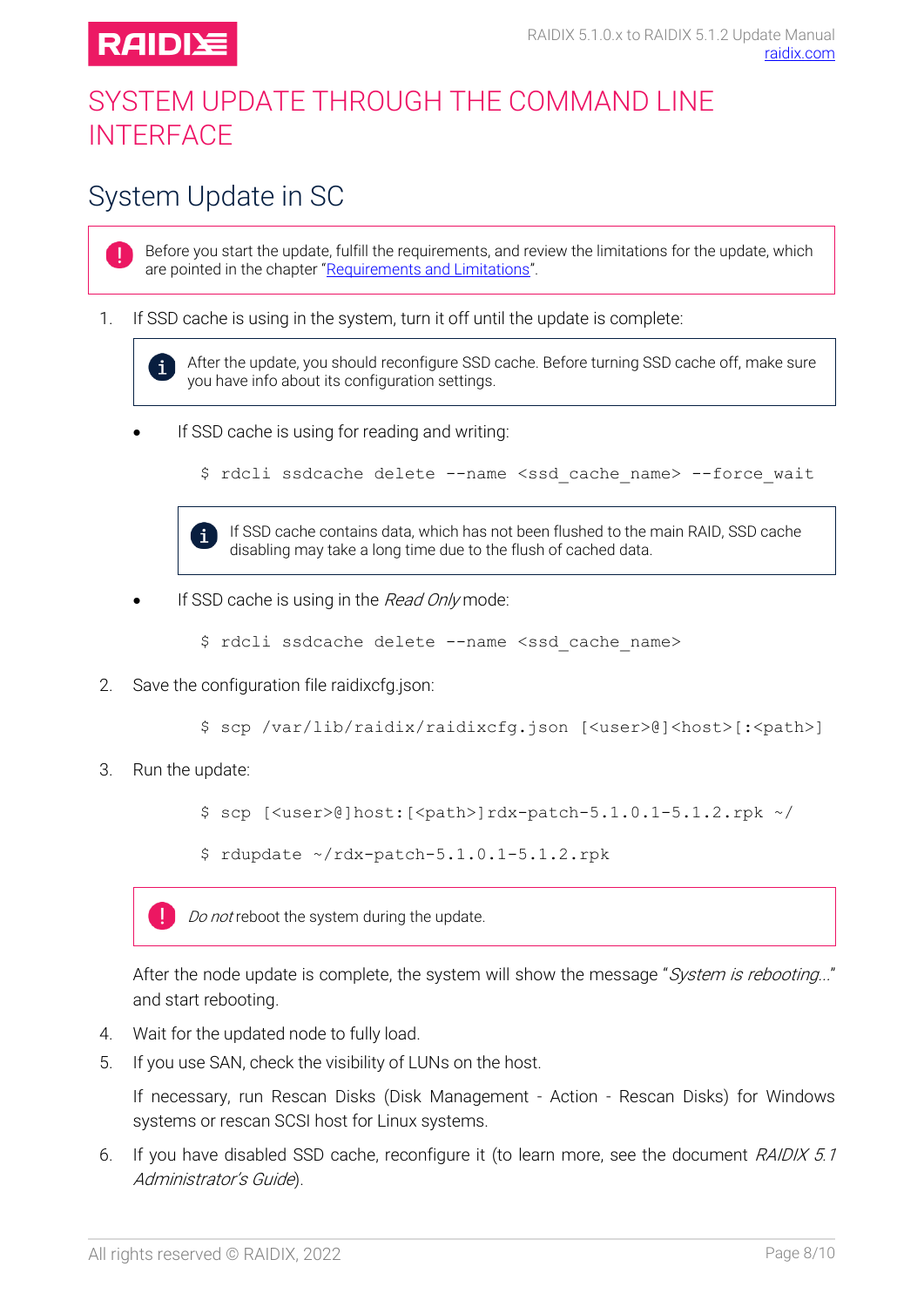

 $\mathbf{i}$ 

 $\mathbf{i}$ 

## <span id="page-8-0"></span>System Update in DC



Before you start the update, fulfill the requirements, and review the limitations for the update, which are pointed in the chapter "[Requirements and Limitations](#page-3-0)".

1. Disable cache synchronization between the nodes:

After the update, you should turn on target synchronization. Before turning the synchronization off, make sure you have info about its configuration settings.

You can see the info by running

\$ rdcli dc show

\$ rdcli dc modify --targets ""

- \$ rdcli dc modify --targets "" --remote
- 2. If SSD cache is using in the system, turn it off until the update is complete on each node:

After the update, you should reconfigure SSD cache. Before turning SSD cache off, make sure you have info about its configuration settings.

- If SSD cache is using for reading and writing:
	- \$ rdcli ssdcache delete --name <ssd\_cache\_name> --force\_wait



If SSD cache contains data, which has not been flushed to the main RAID, SSD cache disabling may take a long time due to the flush of cached data.

If SSD cache is using in the Read Only mode:

\$ rdcli ssdcache delete --name <ssd cache name>

3. Save the configuration file raidixcfg.json from all the nodes you are going to update:

\$ scp /var/lib/raidix/raidixcfg.json [<user>@]<host>[:<path>]

- 4. Select a node for the update and do the following:
	- 4.1. Make sure that the Heartbeat network is up:
		- \$ rdcli dc show

The *heartbeat* value must be 1.

- 4.2. Run the update:
	- $$ sep$  [<user>@]host:[<path>]rdx-patch-5.1.0.1-5.1.2.rpk ~/
	- $$ rdupdate ~ x/dx-patch-5.1.0.1-5.1.2.rbk$